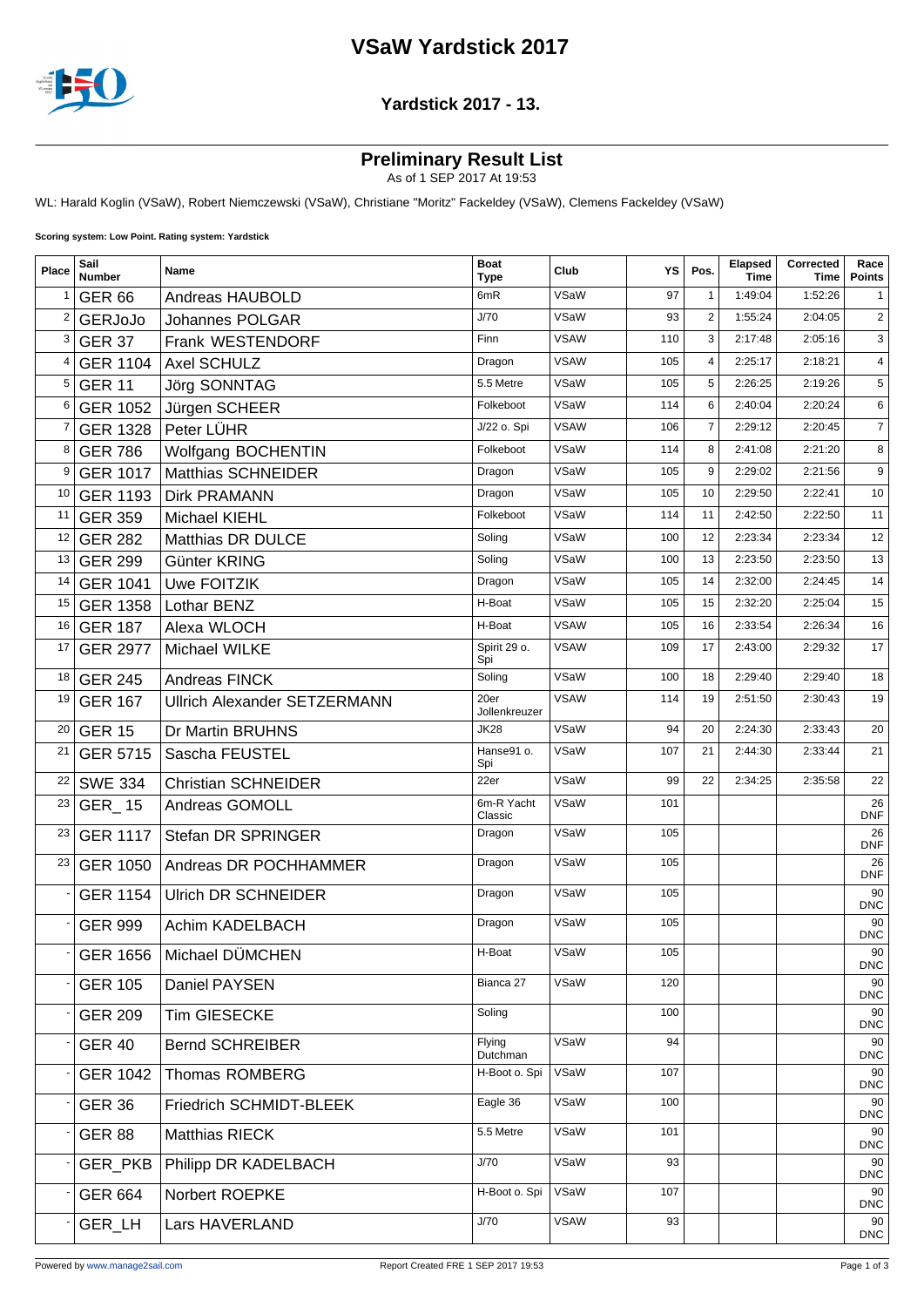# **VSaW Yardstick 2017**



### **Yardstick 2017 - 13.**

**Preliminary Result List**

As of 1 SEP 2017 At 19:53

| <b>Trias</b><br>VSaW<br>99<br>90<br><b>GER 424</b><br><b>Rosemarie BROY</b><br><b>DNC</b><br>Safir 10<br>VSaW<br>99<br>90<br><b>SWE 127</b><br>Jan JENSEN<br><b>DNC</b><br>VSaW<br>20er<br>97<br>90<br><b>GER 1448</b><br>Jacqueline HOFFERT-DAHL<br>Jollenkreuzer<br><b>DNC</b><br>J/70<br>VSaW<br>93<br>90<br>GER_CN<br><b>Christian DR NAGEL</b><br><b>DNC</b><br>VSaW<br>Dehler36<br>91<br>GER 5213 Horst DR FRANKE<br>90<br><b>DNC</b><br>VSaW<br>114<br>Folkeboot<br>90<br>Ralf DR STRZELECKI<br><b>GER 993</b><br><b>DNC</b><br>J/24<br>VSaW<br>102<br>90<br><b>GER 4840</b><br>Wannseeaten STIFTUNG<br><b>DNC</b><br>VSaW<br>H-Boot m.<br>107<br>90<br>GER 1248   Brendan HERBST<br>Motor<br><b>DNC</b><br><b>VSAW</b><br>Seascape 27<br>89<br>90<br><b>GER 7427</b><br><b>Dirk MARKFORT</b><br><b>DNC</b><br>VSaW<br>20er<br>97<br>Dietmar PROF DR GÖHLICH<br>90<br><b>GER 1405</b><br>Jollenkreuzer<br><b>DNC</b><br><b>VSAW</b><br>J/70<br>93<br>90<br>GER_FHo   Felix HOFF<br><b>DNC</b><br>VSaW<br>Dragon<br>105<br><b>GER 1190</b><br>90<br><b>Prof Dr Hasso PLATTNER</b><br><b>DNC</b><br><b>VSAW</b><br>105<br>90<br>Dragon<br>GER 1042<br>Dr Kirk NORDWALD<br><b>DNC</b><br>J/70<br>VSaW<br>93<br>90<br>GER MF<br><b>Martin FAHR</b><br><b>DNC</b><br>J/70<br>VSaW<br>93<br>90<br><b>GER 1055</b><br><b>Gerd KNOSPE</b><br><b>DNC</b><br>VSaW<br>114<br>Folkeboot<br>90<br><b>GER 728</b><br>Kolle DR NIELSEN<br><b>DNC</b><br>VSaW<br>8m One<br>92<br>90<br><b>GER 141</b><br>C O PROF DR PASCHEREIT<br>Design<br><b>DNC</b><br>VSaW<br>J/70<br>93<br>90<br>GER_FB<br>Frank BUTZMANN<br><b>DNC</b><br>VSaW<br>94<br>Flying<br>90<br><b>GER 189</b><br>Georg DR ALTENHAIN<br><b>DNC</b><br>Dutchman<br>J/70<br>VSaW<br>93<br>90<br>GER_CJ<br>Carsten JACOB<br><b>DNC</b><br>VSaW<br>107<br>Drachen o.<br>90<br><b>GER 507</b><br><b>Markus HELMCHEN</b><br><b>DNC</b><br>Spi<br><b>VSAW</b><br>90<br>Sascha SCHRÖDER<br>94<br><b>GER 177</b><br>Flying<br>Dutchman<br><b>DNC</b><br>$\overline{\mathsf{V}\mathsf{S}\mathsf{a}\mathsf{W}}$<br>Victoire 822<br>90<br>114<br>GER_CF<br><b>Carsten FISCHER</b><br><b>DNC</b><br>o.Spi<br>H-Boot alt<br>VSaW<br>107<br>90<br><b>GER 1244</b><br>Werner PORZELT<br><b>DNC</b><br>J/70<br>VSaW<br>93<br>90<br><b>Hendrik KADELBACH</b><br>GER_HK<br><b>DNC</b><br>Dehler 34<br>VSaW<br>100<br>90<br><b>GER 736</b><br><b>Boris DR JACKEL</b><br><b>DNC</b><br>VSaW<br>90<br>Drachen spez<br>104<br>Hasso PROF DR PLATTNER<br><b>GER 1088</b><br><b>DNC</b><br>6m R Yacht<br>VSaW<br>97<br><b>GER 68</b><br>90<br><b>Robert GIERTH</b><br>classic<br><b>DNC</b><br>VSaW<br>105<br>90<br>Rainer DR HEYER<br>Dragon<br><b>GER 1092</b><br><b>DNC</b><br>VSaW<br>105<br>Dragon<br>90<br>Hans-Christian SCHWIEGER<br><b>GER 1133</b><br><b>DNC</b><br><b>RS Vision</b><br>VSaW<br>115<br>90<br><b>GER 1189</b><br><b>Benedikt DR WOLFERS</b><br><b>DNC</b><br><b>VSAW</b><br>H-Boot o. Spi<br>107<br>Robert KÜHLING<br>90<br><b>GER 1445</b><br><b>DNC</b><br>Kielyacht<br>VSaW<br>110<br>90<br><b>GER 16</b><br>Rainer AUTZEN<br><b>DNC</b><br><b>VSAW</b><br>Folke Junior<br>123<br>90<br><b>GER 219</b><br>Katja KOWALSKI<br>DNC | Place | Sail<br><b>Number</b> | Name | <b>Boat</b><br><b>Type</b> | Club | ΥS | Pos. | Elapsed<br><b>Time</b> | Corrected<br>Time | Race<br><b>Points</b> |
|------------------------------------------------------------------------------------------------------------------------------------------------------------------------------------------------------------------------------------------------------------------------------------------------------------------------------------------------------------------------------------------------------------------------------------------------------------------------------------------------------------------------------------------------------------------------------------------------------------------------------------------------------------------------------------------------------------------------------------------------------------------------------------------------------------------------------------------------------------------------------------------------------------------------------------------------------------------------------------------------------------------------------------------------------------------------------------------------------------------------------------------------------------------------------------------------------------------------------------------------------------------------------------------------------------------------------------------------------------------------------------------------------------------------------------------------------------------------------------------------------------------------------------------------------------------------------------------------------------------------------------------------------------------------------------------------------------------------------------------------------------------------------------------------------------------------------------------------------------------------------------------------------------------------------------------------------------------------------------------------------------------------------------------------------------------------------------------------------------------------------------------------------------------------------------------------------------------------------------------------------------------------------------------------------------------------------------------------------------------------------------------------------------------------------------------------------------------------------------------------------------------------------------------------------------------------------------------------------------------------------------------------------------------------------------------------------------------------------------------------------------------------------------------------------------------------------------------------------------------------------------------------------------------------------------------------------------------------------------------------------------------------------------------------------------------------------------------------------------------------------------------------------------------------------------------|-------|-----------------------|------|----------------------------|------|----|------|------------------------|-------------------|-----------------------|
|                                                                                                                                                                                                                                                                                                                                                                                                                                                                                                                                                                                                                                                                                                                                                                                                                                                                                                                                                                                                                                                                                                                                                                                                                                                                                                                                                                                                                                                                                                                                                                                                                                                                                                                                                                                                                                                                                                                                                                                                                                                                                                                                                                                                                                                                                                                                                                                                                                                                                                                                                                                                                                                                                                                                                                                                                                                                                                                                                                                                                                                                                                                                                                                          |       |                       |      |                            |      |    |      |                        |                   |                       |
|                                                                                                                                                                                                                                                                                                                                                                                                                                                                                                                                                                                                                                                                                                                                                                                                                                                                                                                                                                                                                                                                                                                                                                                                                                                                                                                                                                                                                                                                                                                                                                                                                                                                                                                                                                                                                                                                                                                                                                                                                                                                                                                                                                                                                                                                                                                                                                                                                                                                                                                                                                                                                                                                                                                                                                                                                                                                                                                                                                                                                                                                                                                                                                                          |       |                       |      |                            |      |    |      |                        |                   |                       |
|                                                                                                                                                                                                                                                                                                                                                                                                                                                                                                                                                                                                                                                                                                                                                                                                                                                                                                                                                                                                                                                                                                                                                                                                                                                                                                                                                                                                                                                                                                                                                                                                                                                                                                                                                                                                                                                                                                                                                                                                                                                                                                                                                                                                                                                                                                                                                                                                                                                                                                                                                                                                                                                                                                                                                                                                                                                                                                                                                                                                                                                                                                                                                                                          |       |                       |      |                            |      |    |      |                        |                   |                       |
|                                                                                                                                                                                                                                                                                                                                                                                                                                                                                                                                                                                                                                                                                                                                                                                                                                                                                                                                                                                                                                                                                                                                                                                                                                                                                                                                                                                                                                                                                                                                                                                                                                                                                                                                                                                                                                                                                                                                                                                                                                                                                                                                                                                                                                                                                                                                                                                                                                                                                                                                                                                                                                                                                                                                                                                                                                                                                                                                                                                                                                                                                                                                                                                          |       |                       |      |                            |      |    |      |                        |                   |                       |
|                                                                                                                                                                                                                                                                                                                                                                                                                                                                                                                                                                                                                                                                                                                                                                                                                                                                                                                                                                                                                                                                                                                                                                                                                                                                                                                                                                                                                                                                                                                                                                                                                                                                                                                                                                                                                                                                                                                                                                                                                                                                                                                                                                                                                                                                                                                                                                                                                                                                                                                                                                                                                                                                                                                                                                                                                                                                                                                                                                                                                                                                                                                                                                                          |       |                       |      |                            |      |    |      |                        |                   |                       |
|                                                                                                                                                                                                                                                                                                                                                                                                                                                                                                                                                                                                                                                                                                                                                                                                                                                                                                                                                                                                                                                                                                                                                                                                                                                                                                                                                                                                                                                                                                                                                                                                                                                                                                                                                                                                                                                                                                                                                                                                                                                                                                                                                                                                                                                                                                                                                                                                                                                                                                                                                                                                                                                                                                                                                                                                                                                                                                                                                                                                                                                                                                                                                                                          |       |                       |      |                            |      |    |      |                        |                   |                       |
|                                                                                                                                                                                                                                                                                                                                                                                                                                                                                                                                                                                                                                                                                                                                                                                                                                                                                                                                                                                                                                                                                                                                                                                                                                                                                                                                                                                                                                                                                                                                                                                                                                                                                                                                                                                                                                                                                                                                                                                                                                                                                                                                                                                                                                                                                                                                                                                                                                                                                                                                                                                                                                                                                                                                                                                                                                                                                                                                                                                                                                                                                                                                                                                          |       |                       |      |                            |      |    |      |                        |                   |                       |
|                                                                                                                                                                                                                                                                                                                                                                                                                                                                                                                                                                                                                                                                                                                                                                                                                                                                                                                                                                                                                                                                                                                                                                                                                                                                                                                                                                                                                                                                                                                                                                                                                                                                                                                                                                                                                                                                                                                                                                                                                                                                                                                                                                                                                                                                                                                                                                                                                                                                                                                                                                                                                                                                                                                                                                                                                                                                                                                                                                                                                                                                                                                                                                                          |       |                       |      |                            |      |    |      |                        |                   |                       |
|                                                                                                                                                                                                                                                                                                                                                                                                                                                                                                                                                                                                                                                                                                                                                                                                                                                                                                                                                                                                                                                                                                                                                                                                                                                                                                                                                                                                                                                                                                                                                                                                                                                                                                                                                                                                                                                                                                                                                                                                                                                                                                                                                                                                                                                                                                                                                                                                                                                                                                                                                                                                                                                                                                                                                                                                                                                                                                                                                                                                                                                                                                                                                                                          |       |                       |      |                            |      |    |      |                        |                   |                       |
|                                                                                                                                                                                                                                                                                                                                                                                                                                                                                                                                                                                                                                                                                                                                                                                                                                                                                                                                                                                                                                                                                                                                                                                                                                                                                                                                                                                                                                                                                                                                                                                                                                                                                                                                                                                                                                                                                                                                                                                                                                                                                                                                                                                                                                                                                                                                                                                                                                                                                                                                                                                                                                                                                                                                                                                                                                                                                                                                                                                                                                                                                                                                                                                          |       |                       |      |                            |      |    |      |                        |                   |                       |
|                                                                                                                                                                                                                                                                                                                                                                                                                                                                                                                                                                                                                                                                                                                                                                                                                                                                                                                                                                                                                                                                                                                                                                                                                                                                                                                                                                                                                                                                                                                                                                                                                                                                                                                                                                                                                                                                                                                                                                                                                                                                                                                                                                                                                                                                                                                                                                                                                                                                                                                                                                                                                                                                                                                                                                                                                                                                                                                                                                                                                                                                                                                                                                                          |       |                       |      |                            |      |    |      |                        |                   |                       |
|                                                                                                                                                                                                                                                                                                                                                                                                                                                                                                                                                                                                                                                                                                                                                                                                                                                                                                                                                                                                                                                                                                                                                                                                                                                                                                                                                                                                                                                                                                                                                                                                                                                                                                                                                                                                                                                                                                                                                                                                                                                                                                                                                                                                                                                                                                                                                                                                                                                                                                                                                                                                                                                                                                                                                                                                                                                                                                                                                                                                                                                                                                                                                                                          |       |                       |      |                            |      |    |      |                        |                   |                       |
|                                                                                                                                                                                                                                                                                                                                                                                                                                                                                                                                                                                                                                                                                                                                                                                                                                                                                                                                                                                                                                                                                                                                                                                                                                                                                                                                                                                                                                                                                                                                                                                                                                                                                                                                                                                                                                                                                                                                                                                                                                                                                                                                                                                                                                                                                                                                                                                                                                                                                                                                                                                                                                                                                                                                                                                                                                                                                                                                                                                                                                                                                                                                                                                          |       |                       |      |                            |      |    |      |                        |                   |                       |
|                                                                                                                                                                                                                                                                                                                                                                                                                                                                                                                                                                                                                                                                                                                                                                                                                                                                                                                                                                                                                                                                                                                                                                                                                                                                                                                                                                                                                                                                                                                                                                                                                                                                                                                                                                                                                                                                                                                                                                                                                                                                                                                                                                                                                                                                                                                                                                                                                                                                                                                                                                                                                                                                                                                                                                                                                                                                                                                                                                                                                                                                                                                                                                                          |       |                       |      |                            |      |    |      |                        |                   |                       |
|                                                                                                                                                                                                                                                                                                                                                                                                                                                                                                                                                                                                                                                                                                                                                                                                                                                                                                                                                                                                                                                                                                                                                                                                                                                                                                                                                                                                                                                                                                                                                                                                                                                                                                                                                                                                                                                                                                                                                                                                                                                                                                                                                                                                                                                                                                                                                                                                                                                                                                                                                                                                                                                                                                                                                                                                                                                                                                                                                                                                                                                                                                                                                                                          |       |                       |      |                            |      |    |      |                        |                   |                       |
|                                                                                                                                                                                                                                                                                                                                                                                                                                                                                                                                                                                                                                                                                                                                                                                                                                                                                                                                                                                                                                                                                                                                                                                                                                                                                                                                                                                                                                                                                                                                                                                                                                                                                                                                                                                                                                                                                                                                                                                                                                                                                                                                                                                                                                                                                                                                                                                                                                                                                                                                                                                                                                                                                                                                                                                                                                                                                                                                                                                                                                                                                                                                                                                          |       |                       |      |                            |      |    |      |                        |                   |                       |
|                                                                                                                                                                                                                                                                                                                                                                                                                                                                                                                                                                                                                                                                                                                                                                                                                                                                                                                                                                                                                                                                                                                                                                                                                                                                                                                                                                                                                                                                                                                                                                                                                                                                                                                                                                                                                                                                                                                                                                                                                                                                                                                                                                                                                                                                                                                                                                                                                                                                                                                                                                                                                                                                                                                                                                                                                                                                                                                                                                                                                                                                                                                                                                                          |       |                       |      |                            |      |    |      |                        |                   |                       |
|                                                                                                                                                                                                                                                                                                                                                                                                                                                                                                                                                                                                                                                                                                                                                                                                                                                                                                                                                                                                                                                                                                                                                                                                                                                                                                                                                                                                                                                                                                                                                                                                                                                                                                                                                                                                                                                                                                                                                                                                                                                                                                                                                                                                                                                                                                                                                                                                                                                                                                                                                                                                                                                                                                                                                                                                                                                                                                                                                                                                                                                                                                                                                                                          |       |                       |      |                            |      |    |      |                        |                   |                       |
|                                                                                                                                                                                                                                                                                                                                                                                                                                                                                                                                                                                                                                                                                                                                                                                                                                                                                                                                                                                                                                                                                                                                                                                                                                                                                                                                                                                                                                                                                                                                                                                                                                                                                                                                                                                                                                                                                                                                                                                                                                                                                                                                                                                                                                                                                                                                                                                                                                                                                                                                                                                                                                                                                                                                                                                                                                                                                                                                                                                                                                                                                                                                                                                          |       |                       |      |                            |      |    |      |                        |                   |                       |
|                                                                                                                                                                                                                                                                                                                                                                                                                                                                                                                                                                                                                                                                                                                                                                                                                                                                                                                                                                                                                                                                                                                                                                                                                                                                                                                                                                                                                                                                                                                                                                                                                                                                                                                                                                                                                                                                                                                                                                                                                                                                                                                                                                                                                                                                                                                                                                                                                                                                                                                                                                                                                                                                                                                                                                                                                                                                                                                                                                                                                                                                                                                                                                                          |       |                       |      |                            |      |    |      |                        |                   |                       |
|                                                                                                                                                                                                                                                                                                                                                                                                                                                                                                                                                                                                                                                                                                                                                                                                                                                                                                                                                                                                                                                                                                                                                                                                                                                                                                                                                                                                                                                                                                                                                                                                                                                                                                                                                                                                                                                                                                                                                                                                                                                                                                                                                                                                                                                                                                                                                                                                                                                                                                                                                                                                                                                                                                                                                                                                                                                                                                                                                                                                                                                                                                                                                                                          |       |                       |      |                            |      |    |      |                        |                   |                       |
|                                                                                                                                                                                                                                                                                                                                                                                                                                                                                                                                                                                                                                                                                                                                                                                                                                                                                                                                                                                                                                                                                                                                                                                                                                                                                                                                                                                                                                                                                                                                                                                                                                                                                                                                                                                                                                                                                                                                                                                                                                                                                                                                                                                                                                                                                                                                                                                                                                                                                                                                                                                                                                                                                                                                                                                                                                                                                                                                                                                                                                                                                                                                                                                          |       |                       |      |                            |      |    |      |                        |                   |                       |
|                                                                                                                                                                                                                                                                                                                                                                                                                                                                                                                                                                                                                                                                                                                                                                                                                                                                                                                                                                                                                                                                                                                                                                                                                                                                                                                                                                                                                                                                                                                                                                                                                                                                                                                                                                                                                                                                                                                                                                                                                                                                                                                                                                                                                                                                                                                                                                                                                                                                                                                                                                                                                                                                                                                                                                                                                                                                                                                                                                                                                                                                                                                                                                                          |       |                       |      |                            |      |    |      |                        |                   |                       |
|                                                                                                                                                                                                                                                                                                                                                                                                                                                                                                                                                                                                                                                                                                                                                                                                                                                                                                                                                                                                                                                                                                                                                                                                                                                                                                                                                                                                                                                                                                                                                                                                                                                                                                                                                                                                                                                                                                                                                                                                                                                                                                                                                                                                                                                                                                                                                                                                                                                                                                                                                                                                                                                                                                                                                                                                                                                                                                                                                                                                                                                                                                                                                                                          |       |                       |      |                            |      |    |      |                        |                   |                       |
|                                                                                                                                                                                                                                                                                                                                                                                                                                                                                                                                                                                                                                                                                                                                                                                                                                                                                                                                                                                                                                                                                                                                                                                                                                                                                                                                                                                                                                                                                                                                                                                                                                                                                                                                                                                                                                                                                                                                                                                                                                                                                                                                                                                                                                                                                                                                                                                                                                                                                                                                                                                                                                                                                                                                                                                                                                                                                                                                                                                                                                                                                                                                                                                          |       |                       |      |                            |      |    |      |                        |                   |                       |
|                                                                                                                                                                                                                                                                                                                                                                                                                                                                                                                                                                                                                                                                                                                                                                                                                                                                                                                                                                                                                                                                                                                                                                                                                                                                                                                                                                                                                                                                                                                                                                                                                                                                                                                                                                                                                                                                                                                                                                                                                                                                                                                                                                                                                                                                                                                                                                                                                                                                                                                                                                                                                                                                                                                                                                                                                                                                                                                                                                                                                                                                                                                                                                                          |       |                       |      |                            |      |    |      |                        |                   |                       |
|                                                                                                                                                                                                                                                                                                                                                                                                                                                                                                                                                                                                                                                                                                                                                                                                                                                                                                                                                                                                                                                                                                                                                                                                                                                                                                                                                                                                                                                                                                                                                                                                                                                                                                                                                                                                                                                                                                                                                                                                                                                                                                                                                                                                                                                                                                                                                                                                                                                                                                                                                                                                                                                                                                                                                                                                                                                                                                                                                                                                                                                                                                                                                                                          |       |                       |      |                            |      |    |      |                        |                   |                       |
|                                                                                                                                                                                                                                                                                                                                                                                                                                                                                                                                                                                                                                                                                                                                                                                                                                                                                                                                                                                                                                                                                                                                                                                                                                                                                                                                                                                                                                                                                                                                                                                                                                                                                                                                                                                                                                                                                                                                                                                                                                                                                                                                                                                                                                                                                                                                                                                                                                                                                                                                                                                                                                                                                                                                                                                                                                                                                                                                                                                                                                                                                                                                                                                          |       |                       |      |                            |      |    |      |                        |                   |                       |
|                                                                                                                                                                                                                                                                                                                                                                                                                                                                                                                                                                                                                                                                                                                                                                                                                                                                                                                                                                                                                                                                                                                                                                                                                                                                                                                                                                                                                                                                                                                                                                                                                                                                                                                                                                                                                                                                                                                                                                                                                                                                                                                                                                                                                                                                                                                                                                                                                                                                                                                                                                                                                                                                                                                                                                                                                                                                                                                                                                                                                                                                                                                                                                                          |       |                       |      |                            |      |    |      |                        |                   |                       |
|                                                                                                                                                                                                                                                                                                                                                                                                                                                                                                                                                                                                                                                                                                                                                                                                                                                                                                                                                                                                                                                                                                                                                                                                                                                                                                                                                                                                                                                                                                                                                                                                                                                                                                                                                                                                                                                                                                                                                                                                                                                                                                                                                                                                                                                                                                                                                                                                                                                                                                                                                                                                                                                                                                                                                                                                                                                                                                                                                                                                                                                                                                                                                                                          |       |                       |      |                            |      |    |      |                        |                   |                       |
|                                                                                                                                                                                                                                                                                                                                                                                                                                                                                                                                                                                                                                                                                                                                                                                                                                                                                                                                                                                                                                                                                                                                                                                                                                                                                                                                                                                                                                                                                                                                                                                                                                                                                                                                                                                                                                                                                                                                                                                                                                                                                                                                                                                                                                                                                                                                                                                                                                                                                                                                                                                                                                                                                                                                                                                                                                                                                                                                                                                                                                                                                                                                                                                          |       |                       |      |                            |      |    |      |                        |                   |                       |
|                                                                                                                                                                                                                                                                                                                                                                                                                                                                                                                                                                                                                                                                                                                                                                                                                                                                                                                                                                                                                                                                                                                                                                                                                                                                                                                                                                                                                                                                                                                                                                                                                                                                                                                                                                                                                                                                                                                                                                                                                                                                                                                                                                                                                                                                                                                                                                                                                                                                                                                                                                                                                                                                                                                                                                                                                                                                                                                                                                                                                                                                                                                                                                                          |       |                       |      |                            |      |    |      |                        |                   |                       |
|                                                                                                                                                                                                                                                                                                                                                                                                                                                                                                                                                                                                                                                                                                                                                                                                                                                                                                                                                                                                                                                                                                                                                                                                                                                                                                                                                                                                                                                                                                                                                                                                                                                                                                                                                                                                                                                                                                                                                                                                                                                                                                                                                                                                                                                                                                                                                                                                                                                                                                                                                                                                                                                                                                                                                                                                                                                                                                                                                                                                                                                                                                                                                                                          |       |                       |      |                            |      |    |      |                        |                   |                       |
|                                                                                                                                                                                                                                                                                                                                                                                                                                                                                                                                                                                                                                                                                                                                                                                                                                                                                                                                                                                                                                                                                                                                                                                                                                                                                                                                                                                                                                                                                                                                                                                                                                                                                                                                                                                                                                                                                                                                                                                                                                                                                                                                                                                                                                                                                                                                                                                                                                                                                                                                                                                                                                                                                                                                                                                                                                                                                                                                                                                                                                                                                                                                                                                          |       |                       |      |                            |      |    |      |                        |                   |                       |